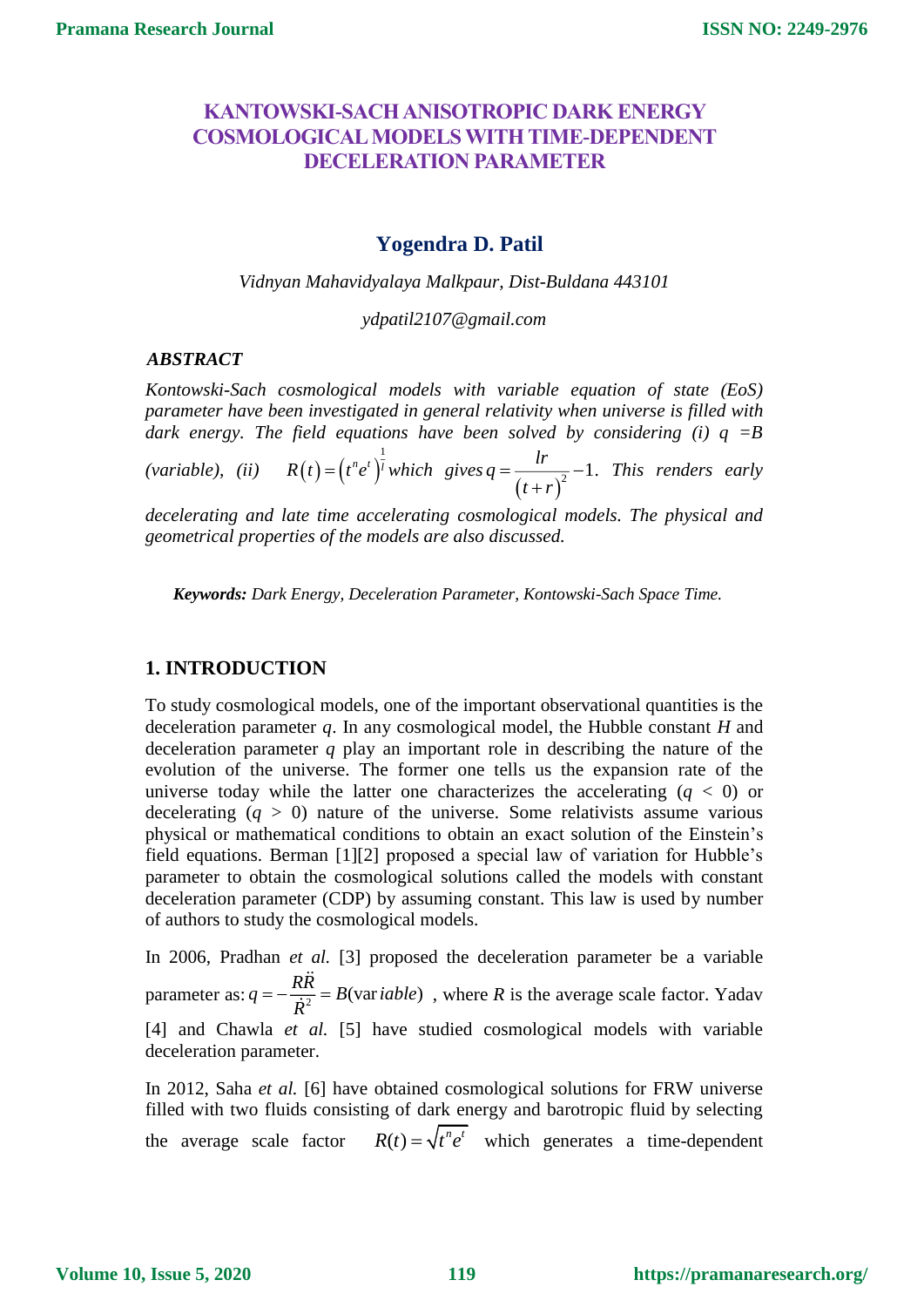deceleration parameter such that the model generates a transition of the universe from early decelerating phase to the recent accelerating phase. Pradhan and Amirshachi [7] have also investigated accelerating dark energy models in Bianchi type-V space-time by selecting the scale factor as in Saha. However, Yadav [8][9], Pradhan[10], Rahman and Ansari [11] have generalized the average scale factor *a* 

given by  $R(t) = (t^n e^t)^{\frac{1}{m}}$ , where *n*, *m* are positive constants and obtained the cosmological solutions. Recently Pradhan *et al.* [10] and Rahman *et al.* [11] have studied cosmological models based on Lyra's geometry with constant and timedependent displacement field in different context.

Motivated by this study about the deceleration parameter from constant to time dependent, an attempt is made to study Kantowski-Sach space-time when the universe is filled with DE with time-dependent DP in general relativity. This work is organized as follows: In Section 2, the model and field equations have been presented. The field equations have been solved in Section 3 by choosing two different time depending deceleration parameters. The physical and geometrical behaviors of the models have been discussed in Sections 4 to 5. In the last Section 6, concluding remarks have been expressed.

#### **2.Metric and Field Equation**

Kantowski-Sachs metric is considered in the form

$$
ds2 = dt2 - a2 dr2 - b2 (d\theta2 + \sin2 \theta d\psi2),
$$
 (1)

where  $a(t)$  and  $b(t)$  are scale factors and are functions of cosmic time t.

The energy-momentum tensor for a perfect fluid is

$$
T_i^j = (\rho + p)u_i u^j - pg_i^j,\tag{2}
$$

where *p* is the pressure,  $\rho$  is the energy density and  $g^i$  $g_j^i$  is a metric tensor. In comoving coordinate system,  $u^i$  are the four co-moving velocity vectors which satisfy the condition

$$
u^{i}u_{i} = 0
$$
, for  $i = 1, 2, 3$ 

and  $^{i}u_{\cdot}=1$  $u^i u_i = 1$ , for  $i = 0$ .

From equation(2), the components of energy-momentum tensor are

$$
T_0^0 = \rho \quad , \qquad T_1^1 = T_2^2 = T_3^3 = -p \quad . \tag{3}
$$

With the help of equation(3), the matter tensor is given by

$$
T_j^i = diag.(\rho, -p, -p, -p). \tag{4}
$$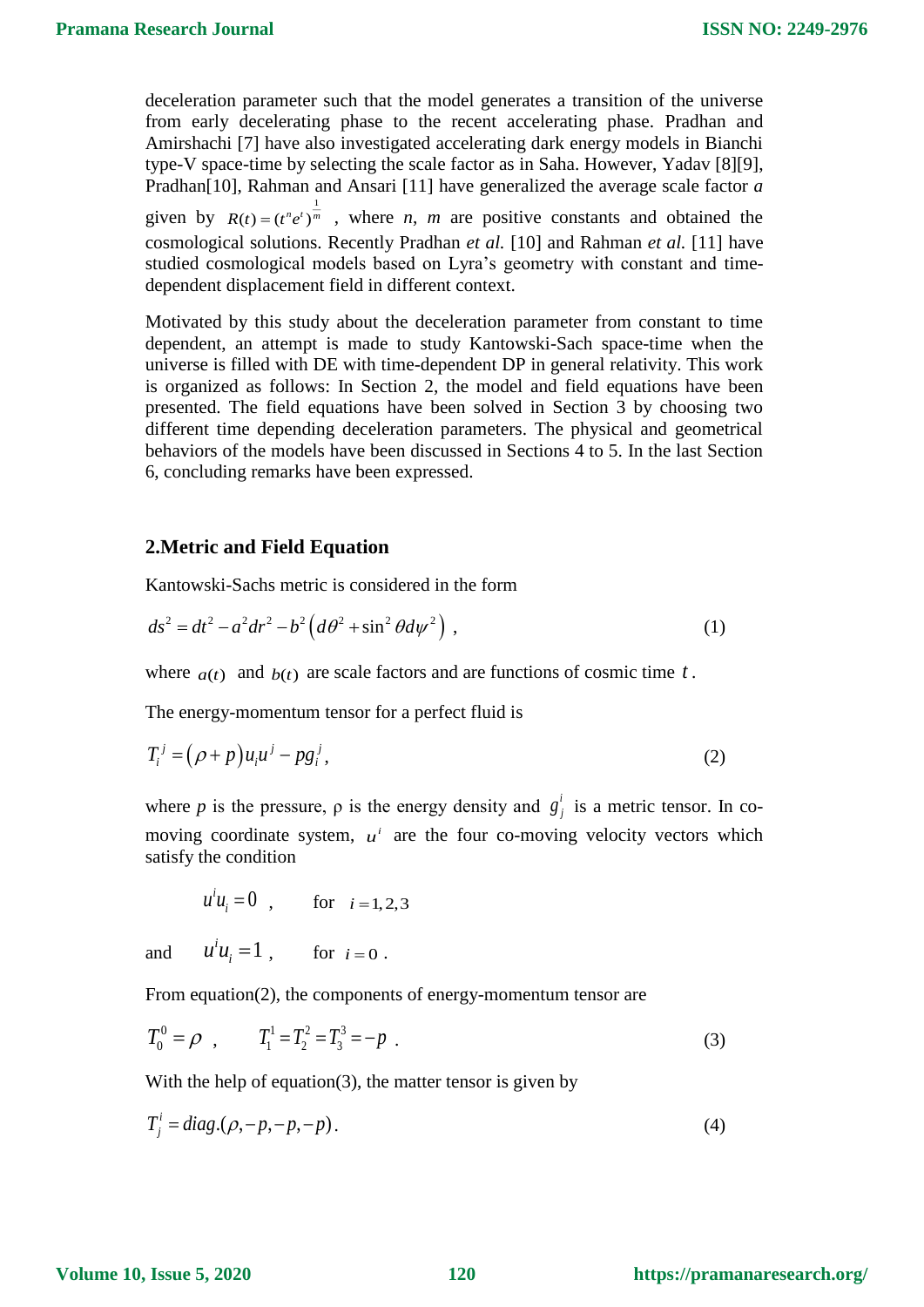For the perfect fluid,  $p$  and  $\rho$  are related by and equation of state

$$
p = \omega \rho, \ \ 0 \le \omega \le 1. \tag{5}
$$

The Einstein's field equations are given by

$$
R_i^j - \frac{1}{2} g_i^j R = -T_i^j,
$$
\t(6)

where  $R_i^j$  is a Ricci tensor, R is the Ricci scalar.

The Ricci scalar for the Kantowski-Sachs metric is given by

$$
R = 2\left(\frac{\ddot{a}}{a} + 2\frac{\dot{b}}{b} + \frac{\dot{b}^2}{b^2} + 2\frac{\dot{a}b}{ab} + \frac{1}{b^2}\right).
$$

With the help of equations  $(4)$  and $(5)$ , the field equations $(6)$ , for the metric  $(1)$  are

$$
2\frac{\dot{a}\dot{b}}{ab} + \frac{\dot{b}^2}{b^2} + \frac{1}{b^2} = \rho \,,\tag{7}
$$

$$
2\frac{\ddot{b}}{b} + \frac{\dot{b}^2}{b^2} + \frac{1}{b^2} = -\omega\rho \tag{8}
$$

$$
\frac{\ddot{a}}{a} + \frac{b}{b} + \frac{\dot{a}b}{ab} = -\omega\rho \tag{9}
$$

Here the over dot  $\begin{pmatrix} \cdot \\ \cdot \end{pmatrix}$ represents the differentiation with respect to t.

## **3. SOLUTION OF THE FIELD EQUATIONS**

The field equations (7) to (9) are a system of three non-linear differential equations with four unknown parameters. The system is thus initially undetermined. To obtain a deterministic solution the following physical conditions are used.

(i) The expansion scalar  $(\theta)$  is proportional to shear (σ). This condition leads to

$$
\frac{1}{\sqrt{3}}\left(\frac{\dot{a}}{a} - \frac{\dot{b}}{b}\right) = \alpha_0 \left(\frac{\dot{a}}{a} + 2\frac{\dot{b}}{b}\right),\,
$$

which yields

$$
\frac{\dot{a}}{b} = m \frac{\dot{b}}{b} ,
$$

Where  $\alpha_0$  and *m* are arbitrary constants.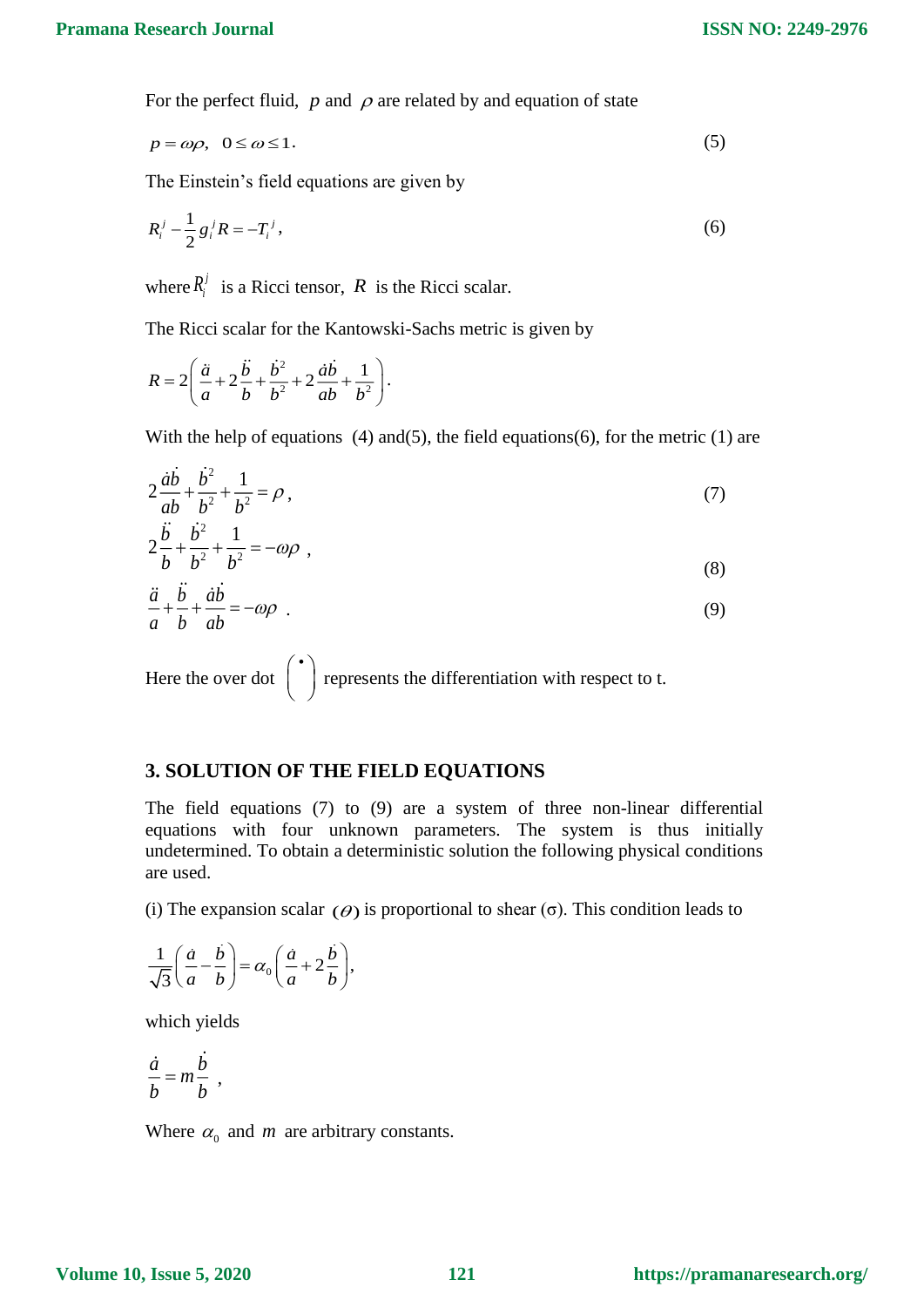$\theta$ 

Above equation after integration reduces to

 $a = \eta(b)^m$ ,

where  $\eta$  is an integration constant.

Here, for simplicity and without loss generality, we assume that  $\eta = 1$ .

Hence, we have

$$
a = b^m, \qquad m \neq 1. \tag{10}
$$

Collins *et al.* have pointed out that for the spatially homogeneous metric the normal congruence to the homogenous expansion satisfies that the condition  $\frac{\sigma}{\sigma}$  is

constant [12].

(ii) Now, extra condition is needed to solve the system completely. Hence, different models of deceleration parameters are considered as discussed in the following sections .

# **4. MODEL WITH TIME DEPENDENT DECELERATION PARAMETER**

The law of variation of Hubble parameter proposed by Saha *et al.* [6] modified by Singha and Debnath [13] called as special form of deceleration parameter defined by

$$
q = -\frac{R\ddot{R}}{\dot{R}^2} = \frac{l\,r}{(t+r)^2} - 1\,. \tag{11}
$$

The average scale factor as an integrating function of time is (Saha et al. [6]) given by

$$
R = \left(\mathbf{t}^r \mathbf{e}^t\right)^{\frac{1}{n}}.\tag{12}
$$

For the metric(1), the average scale factor  $R$  is given by

$$
R = \left( ab^2 \right)^{\frac{1}{3}}.
$$
\n<sup>(13)</sup>

From the equations (12) and (13).

$$
R = (ab2)\frac{1}{3} = (tret)\frac{1}{l}
$$

$$
\implies ab2 = (tret)\frac{3}{l}.
$$

Using equation(10), it reduces to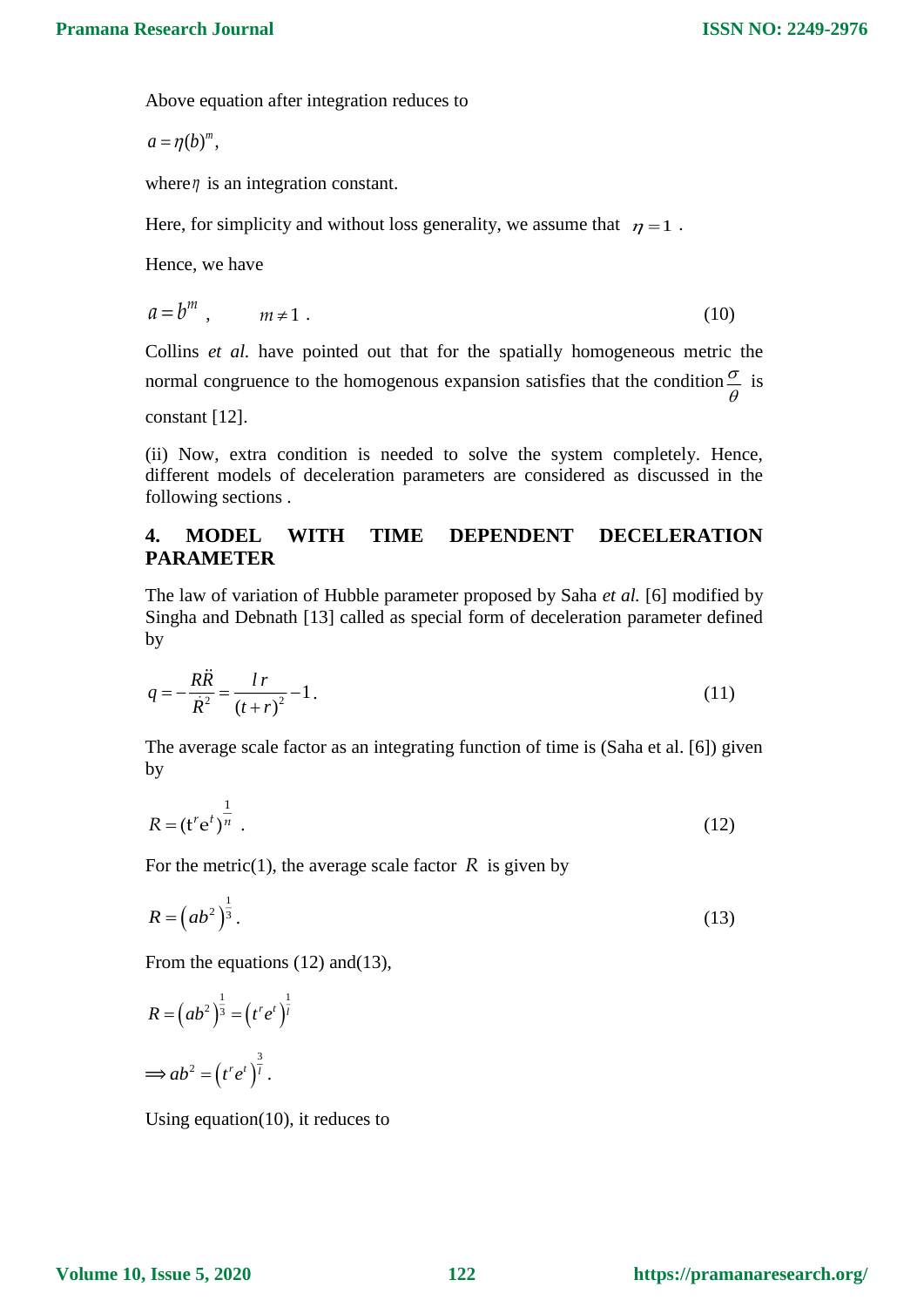**ISSN NO: 2249-2976**

$$
b^m b^2 = (t^r e^t)^{\frac{3}{l}}
$$
  
\n
$$
\Rightarrow b = (t^r e^t)^{\frac{3}{(m+2)l}}.
$$
\n(14)

With the help of equation(14), equation (10) leads to

$$
a = \left(t^r e^t\right)^{\frac{3m}{(m+2)l}}\tag{15}
$$

Thus, the Kantowski-Sach anisotropic DE cosmological model in general relativity with time-dependent deceleration parameter can be written as

$$
ds^{2} = dt^{2} - (t^{r} e^{t})^{\frac{6m}{(m+2)l}} dr^{2} - (t^{r} e^{t})^{\frac{6}{(m+2)l}} (d\theta^{2} + \sin^{2} \theta d\psi^{2}).
$$
 (16)

### **4.1 PHYSICAL PROPRTTIES OF THE MODEL**

For the cosmological model(16), the physical quantities such as spatial volume *V* , Hubble parameter H, expansion scalar  $\theta$ , mean anisotropy parameter  $A_m$ , shear scalar  $\sigma^2$ , energy density  $\rho$  and equation of state (EoS) parameter  $\omega$  are obtained as follows:

The spatial volume is in the form

$$
V = (t^r e^t)^{\frac{3}{l}} \tag{17}
$$

The rate of expansion Hi are

$$
H_x = \frac{3m}{(m+2)l} (rt^{-1} + 1), \ H_y = \frac{3}{(m+2)l} (rt^{-1} + 1).
$$
 (18)

The Hubble parameter is given by

$$
H = \frac{1}{l}(rt^{-1} + 1) \tag{19}
$$

The expansion scalar is

$$
\theta = 3H = \frac{3}{l}(rt^{-1} + 1) \tag{20}
$$

The mean anisotropy parameter is

$$
A_m = \frac{2(m-1)^2}{(m+2)^2} = \text{constant} \neq 0, \text{ for } m \neq 1.
$$
 (21)

The shear scalar is given by

### **Volume 10, Issue 5, 2020**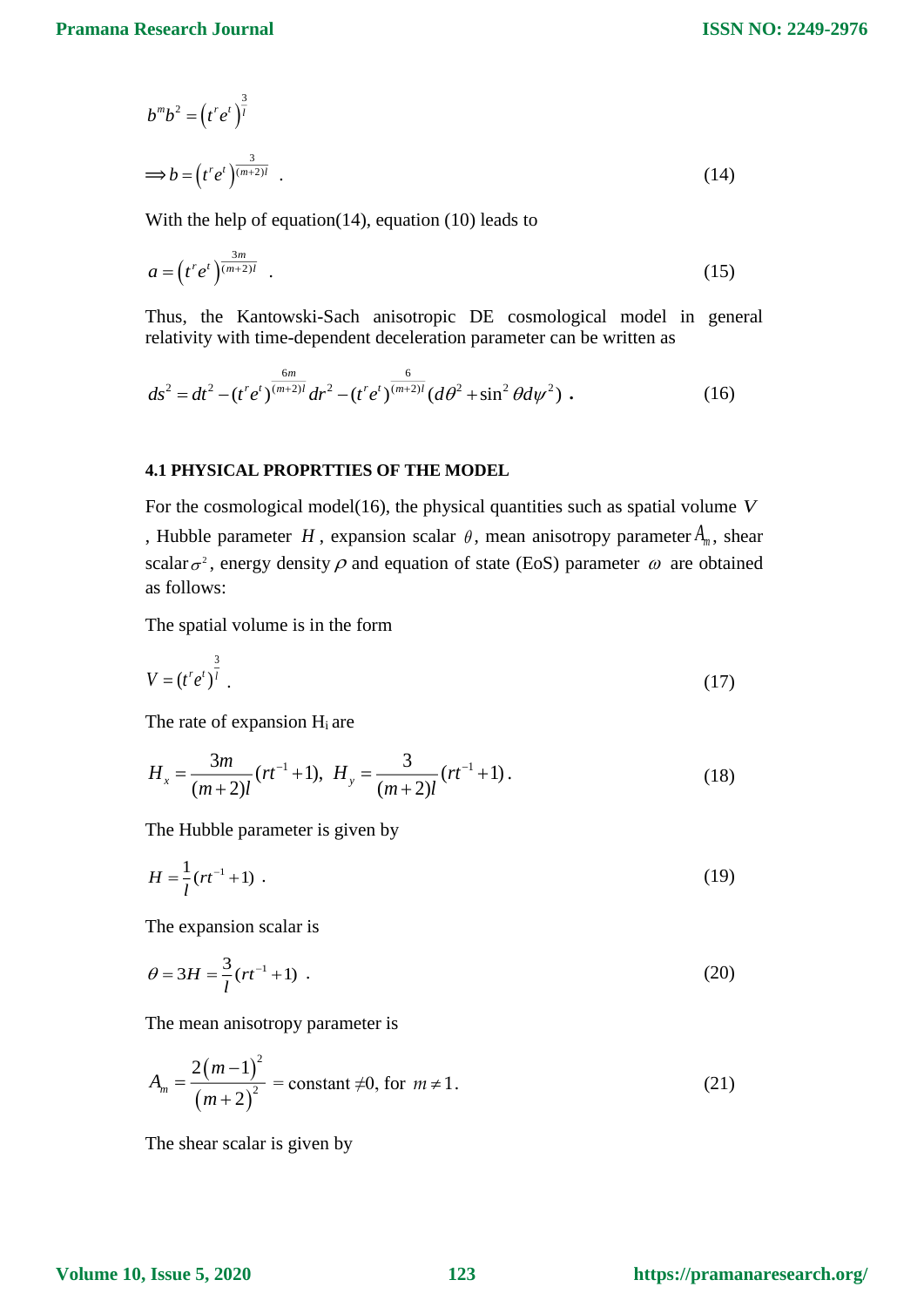$$
\sigma^2 = \frac{3(m-1)^2}{l^2(m+2)^2} (rt^{-1}+1)^2 \tag{22}
$$

It is observed that

$$
\lim_{t \to \infty} \frac{\sigma^2}{\theta^2} = \frac{(m-1)^2}{3(m+2)^2} \neq 0 \tag{23}
$$

The energy density is

$$
\rho = \frac{9(2m+1)}{(m+2)^2 l^2} (rt^{-1}+1)^2 + (t' e^{t})^{\frac{-6}{(m+2)l}}.
$$
\n(24)

The EoS parameter is

$$
\omega = -\frac{\left[\frac{27}{\left(m+2\right)^{2}l^{2}}\left(rt^{-1}+1\right)^{2}-\frac{6}{\left(m+2\right)l}rt^{-2}+\left(t^{r}e^{t}\right)^{\frac{-6}{\left(m+2\right)l}}\right]}{\left[\frac{9(2m+1)}{\left(m+2\right)^{2}l^{2}}\left(rt^{-1}+1\right)^{2}+\left(t^{r}e^{t}\right)^{\frac{-6}{\left(m+2\right)l}}\right]}.
$$
\n(25)

**Volume 10, Issue 5, 2020**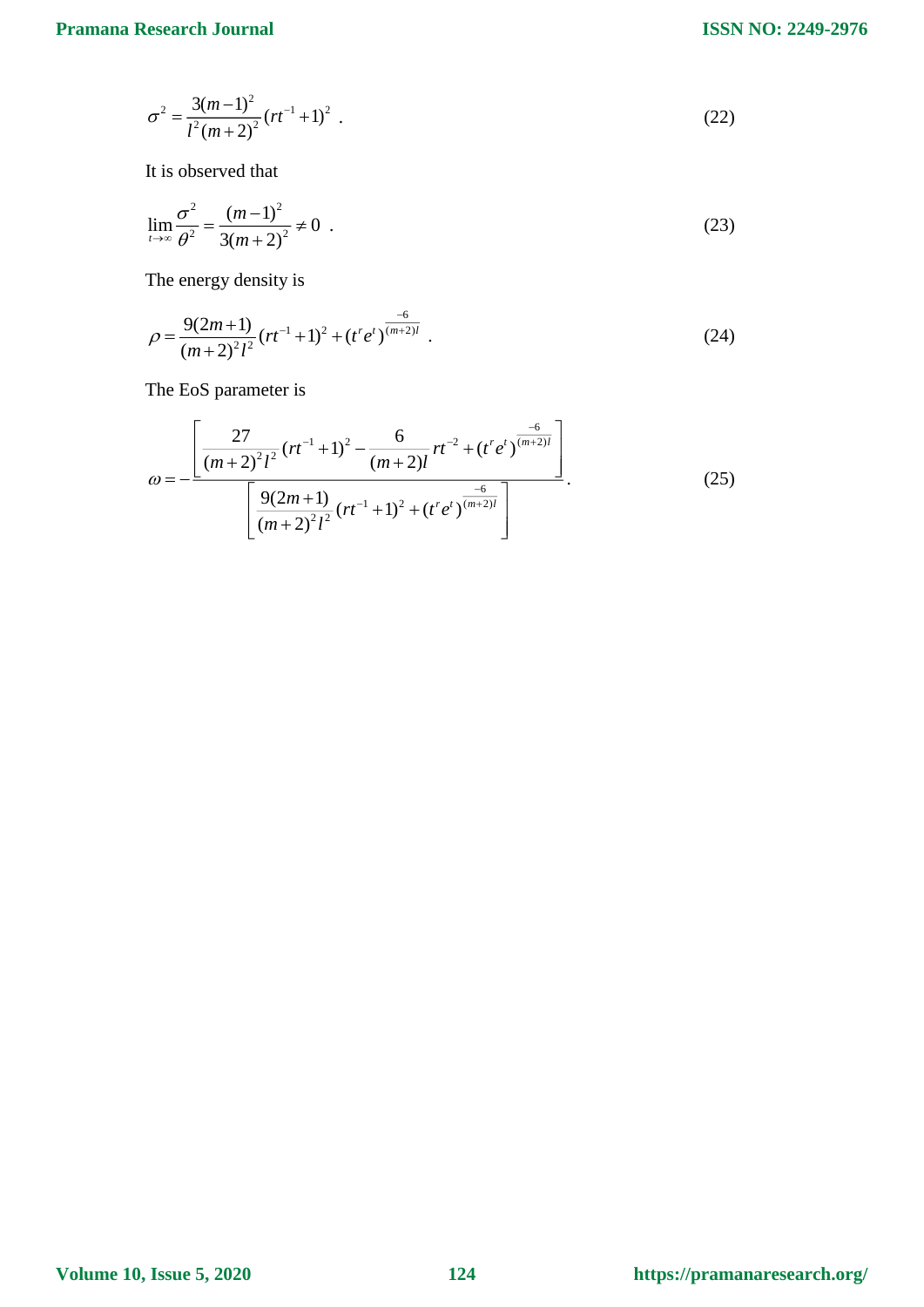For illustrative purposes, evolutionary behaviors of some cosmological parameters are shown graphically Fig. 1.



**Figure 1** Plots of time versus (a) Spatial volume (b) Energy density (c) Decelaration parameter for the values  $r = 1$ ,  $l = 1$ ,  $m = 2$ .

#### **PHYSICAL BEHAVIOR OF THE MODEL**

From figure 1 (a), we observed that the spatial volume is zero at  $t = 0$  and the expansion scalar is infinite showing that, the universe starts evolving with zero volume at  $t = 0$  and expands with cosmic time  $t$  which is big bang scenario. Also, scale factors are zero at the initial epoch  $t = 0$  hence the model has a point type singularity. At  $t \to \infty$ , we have  $q = -1$  and  $\frac{dH}{dt} = 0$  indicating that the Hubble's parameter is maximum and the model has the fastest rate of expansion for  $t \rightarrow \infty$ . The mean anisotropy parameter  $A_m$  is constant and  $\lim_{n \to \infty} \frac{A_m}{a} \neq 0$  = const. is also constant, hence the model is anisotropic throughout the evolution of the universe except at  $m = 1$  (*i.e.* the model does not approach isotropy). In figure 1 (b), the plot of energy density verses time is given which indicates that the model starts with infinite density and as time increases the energy density tends to a finite value. Hence, after some finite time, the model approaches steady state. In figure 1 (c), the plot of deceleration parameter verses time is given from which we conclude  $\frac{d}{dt}$  = 2  $\lim_{t\to\infty}\frac{\sigma}{\rho^2}\neq 0=const.$  $\theta$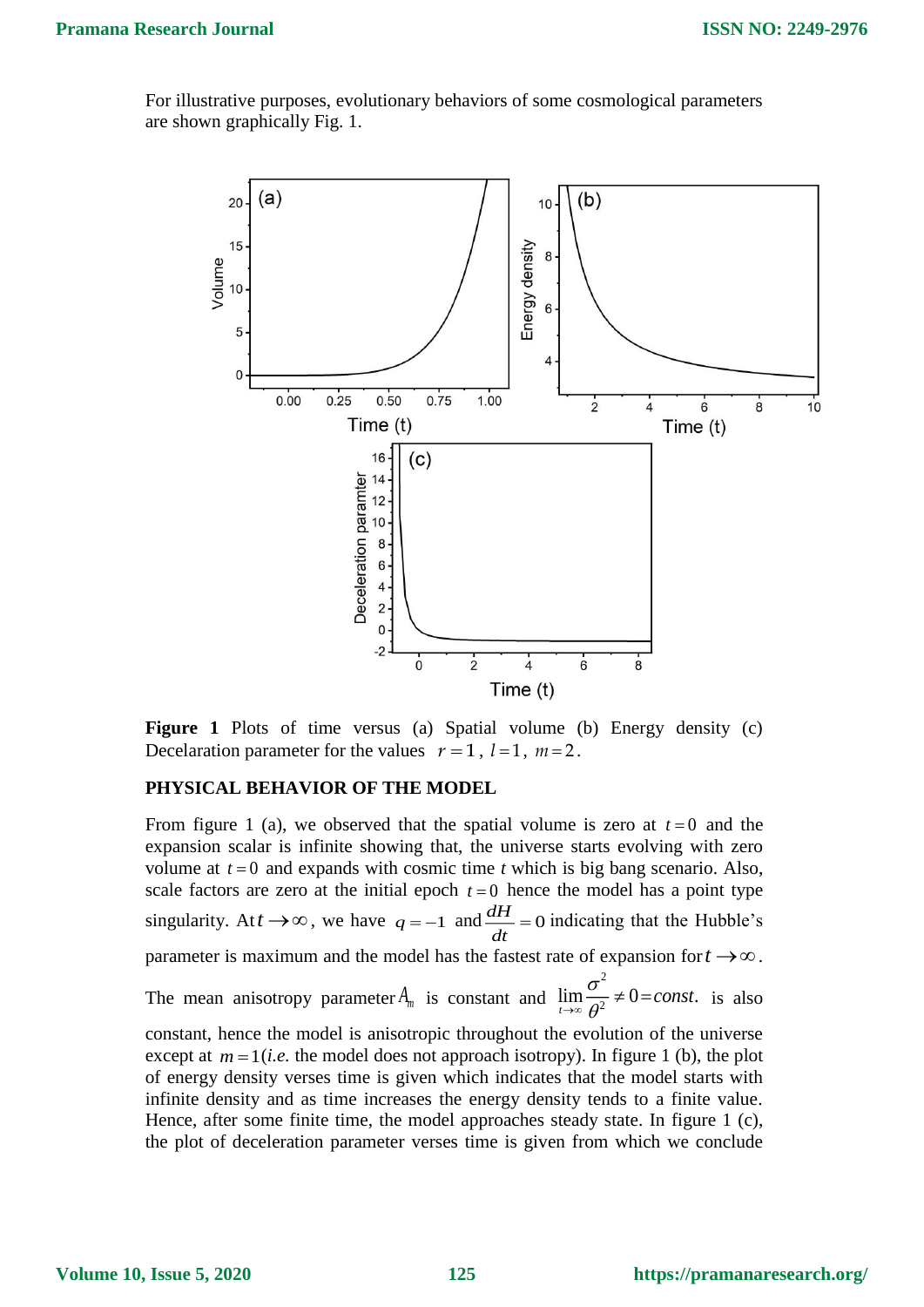that the model is decelerating at an initial phase and changes from decelerating to accelerating. Hence the model is consistent with the recent cosmological observations (Perlmutter et al.[14], Garnavich et al. [15], Perlmutter et al. [16], Riess et al. [17], Schmidt et al. [18],Perlmutter et al. [19], Riess et al. [20]). Thus, our DE model is consistent with the results of recent observations.

### **5. MODELS WITH VARIABLE DECELERATION PARAMETER**

The deceleration parameter is considered to be to be a variable parameter Pradhan *et al.* [3] as:

$$
q = -\frac{RR}{\dot{R}^2} = B \quad \text{(variable)},\tag{26}
$$

where *R* is the average scale factor.

From equation(26),

 $\ddot{\phantom{a}}$ 

$$
\Rightarrow \frac{\ddot{R}}{R} + B \frac{\dot{R}^2}{R^2} = 0 \tag{27}
$$

To solve equation(27), assume that  $B = B(R)$ . It is important to note here that one can assume  $B = B(t) = B(R(t))$ , as R is also a time-dependent function. It can be done only if there is one to one correspondence between  $t$  and  $R$ . However, this is only possible when one avoid singularity like big bang or big rip because *t* and *R* are increasing functions.

The general solution of (27) with assumption  $B = B(R)$ , is given by

$$
\frac{\ddot{R}}{\dot{R}} = -\frac{B}{R}\dot{R} .
$$

On integration with respect to t, the above equation simplifies to

$$
\log \dot{R} = -\int \frac{B}{R} dR
$$

$$
\implies \dot{R} = e^{-\int \frac{B}{R} dR}
$$

$$
\implies \frac{\partial t}{\partial R} = e^{\int \frac{B}{R} dR}.
$$

Again, on integration with respect to R

$$
\int e^{\int \frac{B}{R} dR} dR = t + k \tag{28}
$$

where *k* is the constant of integration.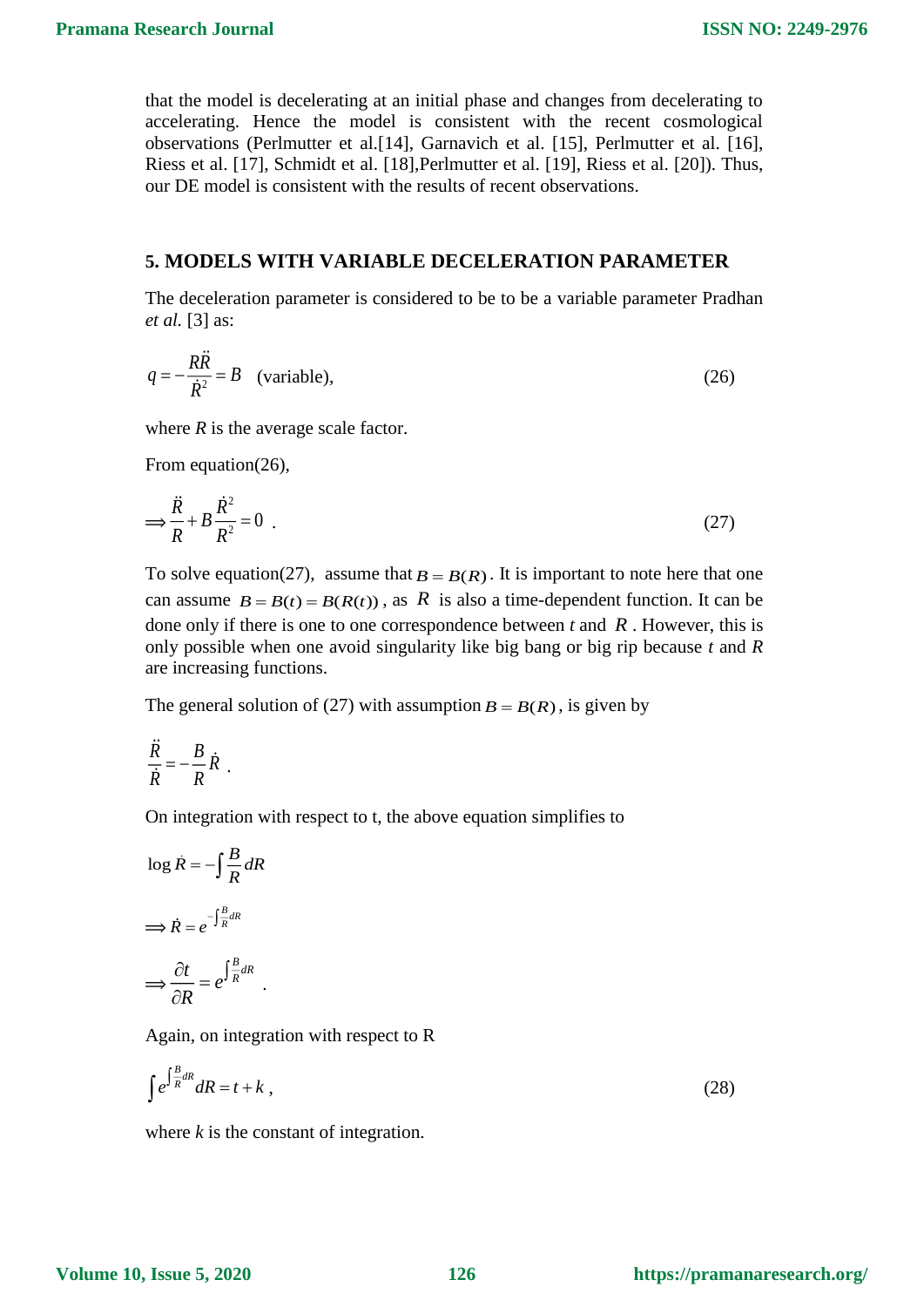The term  $\int e^{k} dR$  is chosen in such a manner that (28) is integrable. Hence, let *B*  $\int e^{\overline{R}} dR$ 

$$
\int e^{\frac{B}{R}} dR = \ln L(R) \tag{29}
$$

 $L(R)$  is a function of R only which does not affect the nature of generality of the solution.

From equations (28) and(29), we get

$$
\int L(R) \, dR = t + k \tag{30}
$$

The choice of  $L(R)$  in equation (30) is quite arbitrary but to get physically viable models of the universe consistent with observations, let us consider

$$
L(R) = \frac{nR^{n-1}}{\alpha \sqrt{1 + R^2}} \tag{31}
$$

where  $\alpha$  is an arbitrary constant.

Without loss of generality assuming constants of integration to be zero.

On integration equation(30), it leads to

$$
R = \left(\sinh(\alpha t)\right)^{\frac{1}{n}}.\tag{32}
$$

From equations (32) and (13), we get

$$
R = (ab2)\frac{1}{3} = (sinh(\alpha t))\frac{1}{n}
$$
  
\n
$$
\Rightarrow ab2 = (sinh(\alpha t))\frac{3}{n}
$$

Using equation(10), it reduces to

$$
b^{m}b^{2} = (\sinh(\alpha t))^{\frac{3}{n}}
$$
  
\n
$$
\Rightarrow b = (\sinh(\alpha t))^{\frac{3}{(m+2)n}}
$$
\n(33)

With the help of equation(33), equation (10) simplifies to

$$
a = b^m = \left(\sinh(\alpha t)\right)^{\frac{3m}{(m+2)n}}.\tag{34}
$$

Using equations (33) and(34), equation (1) leads to,

$$
ds^{2} = dt^{2} - (\sinh(\alpha t))^{\frac{6m}{(m+2)n}} dr^{2} - (\sinh(\alpha t))^{\frac{6}{(m+2)n}} (d\theta^{2} + \sin^{2}\theta d\psi^{2})
$$
(35)

### **Volume 10, Issue 5, 2020**

### **127 https://pramanaresearch.org/**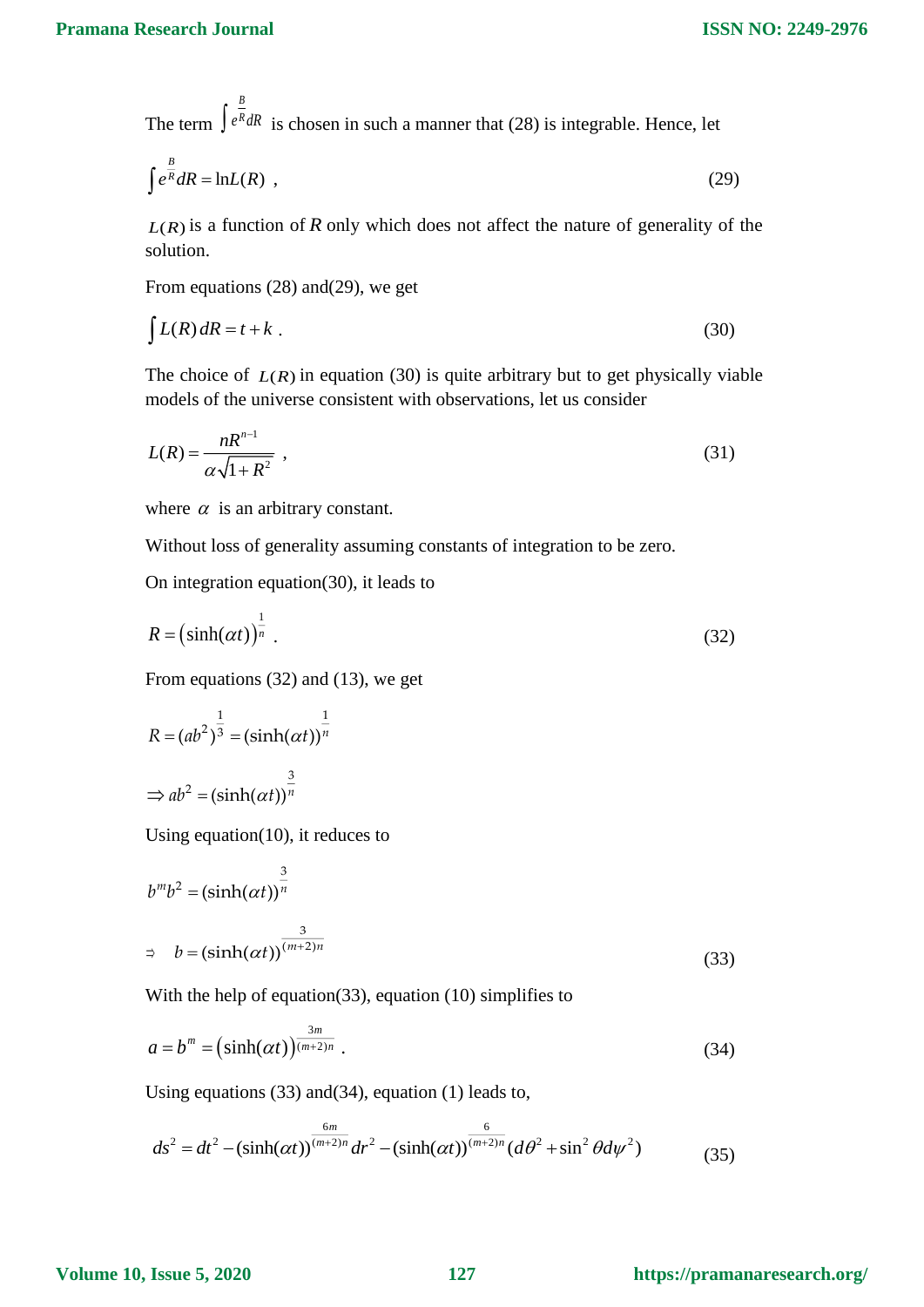Equation (35) represents Kantowski- Sach anisotropic dark energy cosmological models with time dependent deceleration parameter.

### **5.1 PHYSICAL PROPERTIS OF THE MODEL**

For the cosmological model (35), the physical quantities such as spatial volume V, Hubble parameter H, expansion scalar  $\theta$ , mean anisotropy parameter  $A_m$ , shear scalar  $\sigma^2$ , energy density  $\rho$ , EoS parameter  $\omega$  and deceleration parameter are obtained as follows: *q*

The spatial volume is in the form

$$
V = (\sinh(\alpha t))^{\frac{3}{n}}.
$$
 (36)

The Hubble parameter is in the form

$$
H = -\frac{\alpha}{n} \coth(\alpha t) \tag{37}
$$

The expansion scalar is

$$
\theta = 3H = 3\frac{\alpha}{n}\coth(\alpha t) \tag{38}
$$

The mean anisotropy parameter is in the form

$$
A_m = \frac{2(m-1)^2}{(m+2)^2} = \text{constant} \neq 0, \text{ for } m \neq 1.
$$
 (39)

The shear scalar is

$$
\sigma^2 = \frac{3\alpha^2 (m-1)^2}{(m+2)^2 n^2} (\coth(\alpha t))^2
$$
 (40)

It is observed that

$$
\lim_{t \to \infty} \frac{\sigma^2}{\theta^2} = \frac{(m-1)^2}{3(m+2)^2} \text{ constant} \neq 0, \text{ for } m \neq 1.
$$
 (41)

The energy density is

$$
\rho = \frac{9\alpha^2 (2m+1)}{(m+2)^2 n^2} (\coth(\alpha t))^2 + (\cos ech(\alpha t))^{\frac{6}{(m+2)n}}
$$
\n(42)

The EoS parameter is

#### **Volume 10, Issue 5, 2020**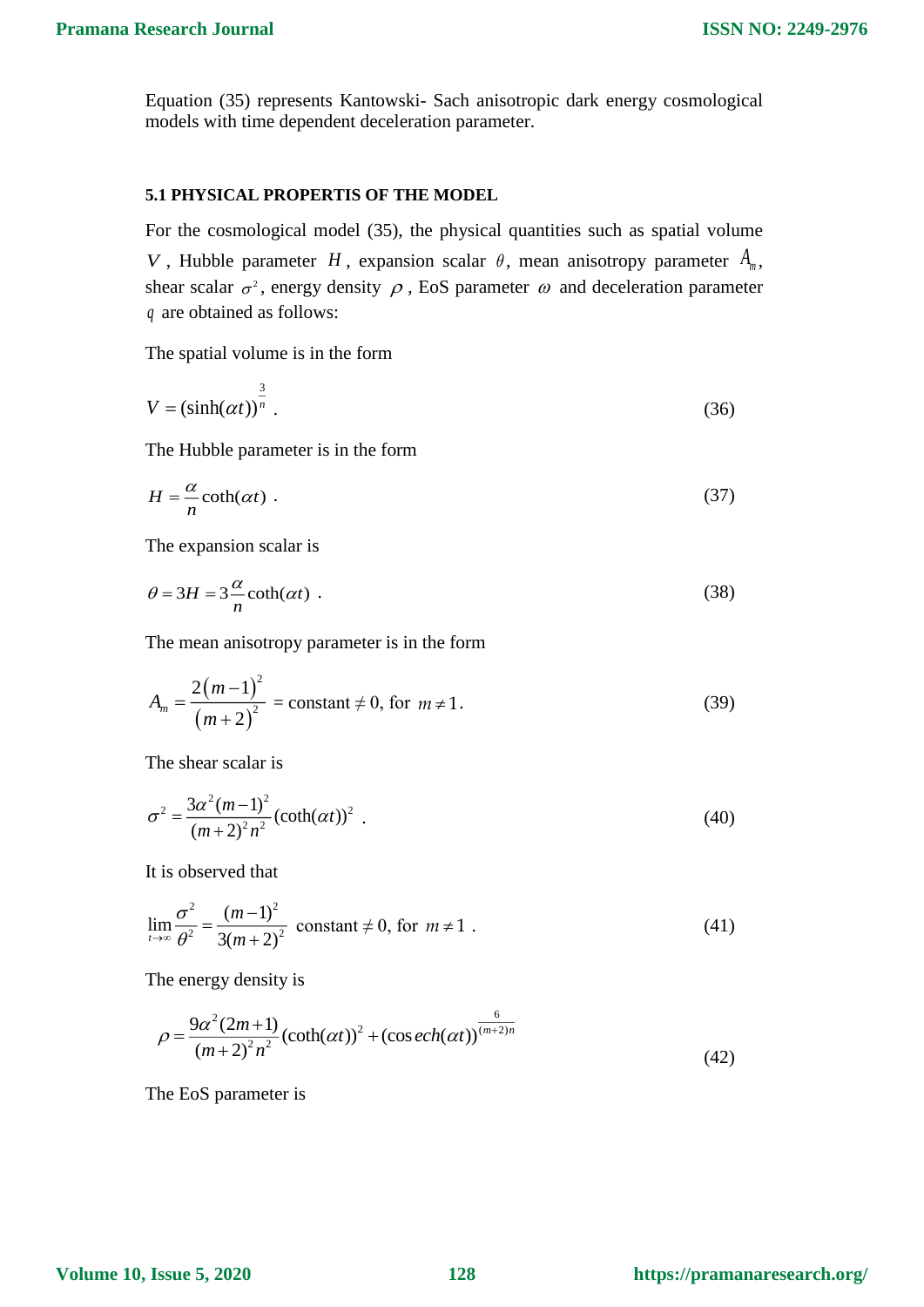## **Pramana Research Journal**

$$
\omega = -\frac{\left[\frac{27\alpha^2}{(m+2)^2n^2}(\coth(\alpha t))^2 - \frac{6\alpha^2}{(m+2)n}(\cos ech(\alpha t))^2 + (\cos ech(\alpha t))^{\frac{6}{(m+2)}}\right]}{\left[\frac{9\alpha^2(2m+1)}{(m+2)^2n^2}(\coth(\alpha t))^2 + (\cos ech(\alpha t))^{\frac{6}{(m+2)n}}\right]}
$$
(43)

For illustrative purposes, evolutionary behaviors of some cosmological parameters are shown graphically Fig. 2.



**Figure 2** Plots of time versus (a) Spatial volume (b) Energy density (c) Decelaration parameter for the values  $\alpha = 1$ ,  $n = 3$ ,  $m = 2$ .

The deceleration parameter is

$$
q = n\left(1 - \tanh^2(\alpha t)\right) - 1\tag{44}
$$

### **PHYSICAL BEHAVIOR OF THE MODEL**

From figure 2(a), we observed that the spatial volume is zero at  $t = 0$  and the expansion scalar is infinite showing that, the universe starts evolving with zero volume at  $t = 0$  and expands with cosmic time  $t$  which is big bang scenario. Also from equations (33) and (34), the spatial scale factors are zero at the initial epoch  $t = 0$ , hence the model has a point type singularity (MacCallum [21]). At  $t \rightarrow \infty$ ,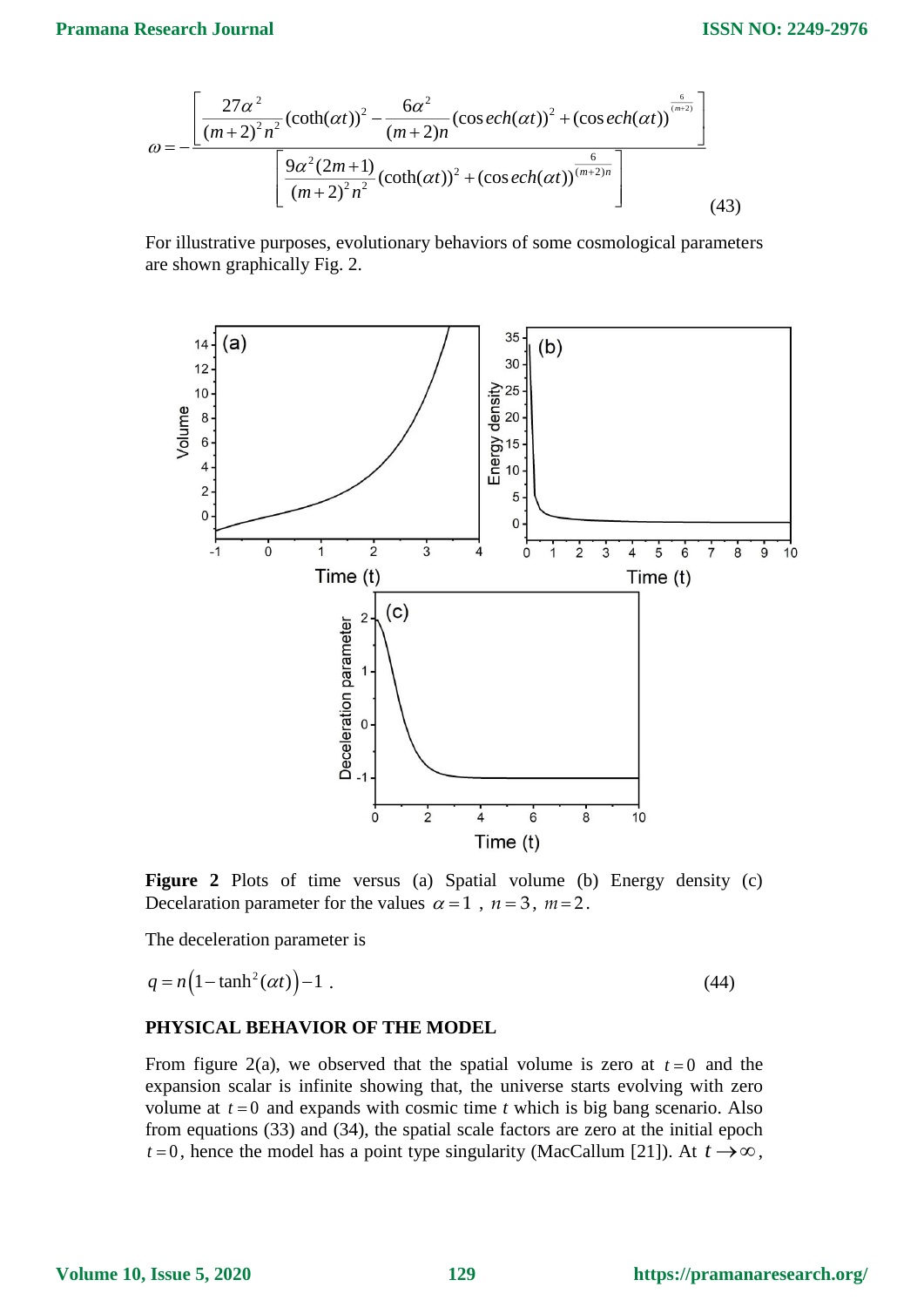we have  $q = -1$  and  $\frac{dH}{dt} = 0$  indicating that the Hubble's parameter is maximum and the model has the fastest rate of expansion for  $t \rightarrow \infty$ . From equation (39) and(41), the mean anisotropy parameter  $A_m$  is constant and  $\lim_{n \to \infty} \frac{6}{n^2} (\neq 0)$  is also constant, hence the model is anisotropic throughout the evolution of the universe except at  $m=1$  *i.e.* the model does not approach isotropy. In figure 2(b), the plot of energy density versus time is represented which indicates that the model starts with infinite density and as time increases the energy density tends to a finite value. Hence, after some finite time, the model approaches steady state. In figure 2(c), the plot of deceleration parameter verses time is shown from which we can conclude that the model is decelerating at an initial phase and changes from the decelerating to accelerating phase. Hence, the model is consistent with the recent cosmological observations (Perlmutter et al.[14], Garnavich et al. [15], Perlmutter et al. [16], Riess et al. [17], Schmidt et al. [18],Perlmutter et al. [19], Riess et al. [20]). Thus, our DE model is consistent with the results of recent observations.  $\frac{d}{dt}$  = 2  $\lim_{t\to\infty}\frac{\sigma}{\theta^2}(\neq 0)$  $\theta$ 

## **6. C0NCLUSION**

1

A Kantowski- Sach cosmological model has been obtained when the universe is filled with DE in general relativity. To find a deterministic solution, we have considered two different models of deceleration parameter which yields timedependent scale factors.

In section (4), the solution of the field equations has obtained by choosing the time-dependent DP  $q = \frac{a}{(1+a)^2} - 1$  $(t + r)$ *lr*  $q = \frac{a}{(t+r)^2} - 1$  which yields time-dependent scale factor

 $R = (t^r e^t)^t$ . It is observed that the model has point type singularity. In the early phase of the universe, the value of deceleration parameter is positive while as  $t \rightarrow \infty$ , the value of  $q = -1$ . Hence the universe had a decelerated expansion in the past and had accelerated expansion at present which is in good agreement with the recent observations of SN Ia.

In section (5), the solution of the field equations has obtained by choosing the variable DP  $q = B(\text{var} \text{ table})$  which yields time-dependent scale factor 1  $R = (\sinh(\alpha t))^n$ . The model has point type singularity. The model has decelerated expansion at early stages and accelerated expansion at present.

It is worth to mention that in all cases, the models obtained are expanding, sharing, non-rotating and does not approach isotropy for large *<sup>t</sup>* . Further, the models are anisotropic throughout the evolution. Thus, DE models are in good harmony with recent cosmological observations(Perlmutter et al.[14], Garnavich et al. [15], Perlmutter et al. [16], Riess et al. [17], Schmidt et al. [18], Perlmutter et al. [19], Riess et al. [20]). We hope that these models will be useful for a better understanding of dark energy in cosmology to study an inflationary behavior of the Universe.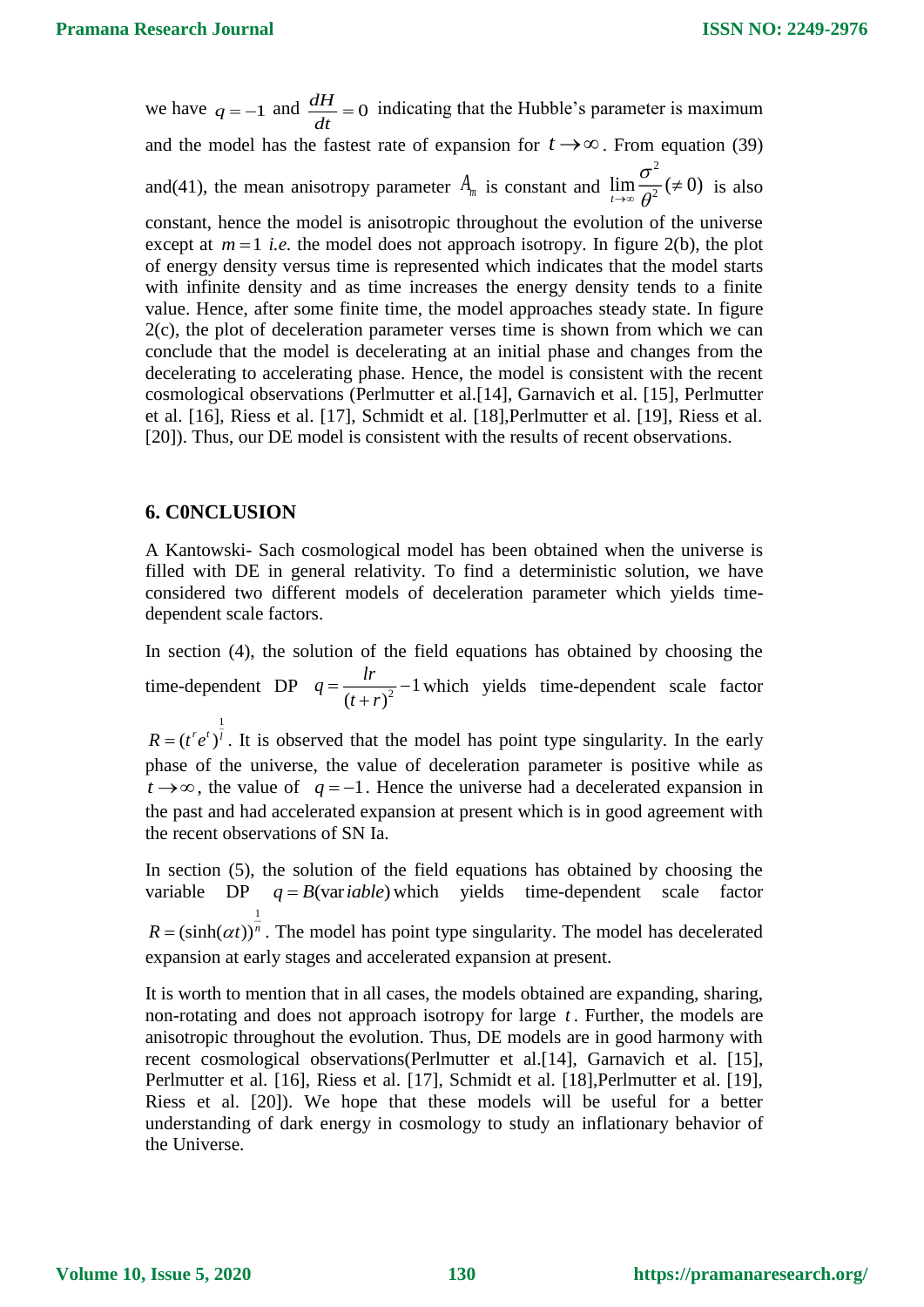#### **REFERENCES**

- [1] Berman, M., *A special law of variation for Hubble's parameter.* Il Nuovo Cimento B (1971-1996), 1983. **74**(2): p. 182-186.
- [2] Berman, M.S. and F.D. Gomide, *Cosmological Models with Constant Deceleration Parameter.* General Relativity and Gravitation, 1988. **20**(2): p. 191-198.
- [3] Pradhan, A., J.P. Shahi, and C.B. Singh, *Cosmological models of universe with variable deceleration parameter in Lyra's manifold.* Brazilian Journal of Physics, 2006. **36**(4a): p. 1227-1231.
- [4] Yadav, A.K., *Some LRS Bianchi-I String Cosmological Models with Variable Deceleration Parameter.* arXiv preprint arXiv:1009.3867, 2010.
- [5] Chawla, C., R. Mishra, and A. Pradhan, *Anisotropic Bianchi-I cosmological models in string cosmology with variable deceleration parameter.* arXiv preprint arXiv:1203.4014, 2012.
- [6] Saha, B., H. Amirhashchi, and A. Pradhan, *Two-fluid scenario for dark energy models in an FRW universe-revisited.* Astrophysics and Space Science, 2012. **342**(1): p. 257-267.
- [7] Pradhan, A. and H. Amirhashchi, *Accelerating Dark Energy Models in Bianchi Type-V Spacetime.* Modern Physics Letters A, 2011. **26**(30): p. 2261-2275.
- [8] Yadav, A.K., *Bianchi-V string cosmological model and late time acceleration.* Research in Astronomy and Astrophysics, 2012. **12**(11): p. 1467-1474.
- [9] Kumar, Y.A., *Cosmological constant dominated transit universe from the early deceleration phase to the current acceleration phase in Bianchi-V spacetime.* Chinese Physics Letters, 2012. **29**(7): p. 079801.
- [10] Pradhan, A., A.K. Singh, and D.S. Chouhan, *Accelerating Bianchi Type-V Cosmology with Perfect Fluid and Heat Flow in Saez-Ballester Theory.* International Journal of Theoretical Physics, 2013. **52**(1): p. 266-278.
- [11] Rahman, M.A. and M. Ansari, *Anisotropic Bianchi Type-III Dark Energy Model with Time-Dependent Deceleration Parameter in Sáez-Ballester Theory.* IOSR Journal of Applied Physics, 2013. **4**: p. 79-84.
- [12] Collins, C.B., E.N. Glass, and D.A. Wilkinson, *Exact Spatially Homogeneous Cosmologies.* General Relativity and Gravitation, 1980. **12**(10): p. 805-823.
- [13] Singha, A.K. and U. Debnath, *Accelerating Universe with a Special Form of Decelerating Parameter.* International Journal of Theoretical Physics, 2009. **48**(2): p. 351-356.
- [14] Perlmutter, S., et al., *Measurements\* of the Cosmological Parameters Ω and Λ from the First Seven Supernovae at z≥ 0.35.* The astrophysical journal, 1997. **483**(2): p. 565.
- [15] Garnavich, P.M., et al., *Supernova limits on the cosmic equation of state.* Astrophysical Journal, 1998. **509**(1): p. 74-79.
- [16] Perlmutter, S., et al., *Discovery of a supernova explosion at half the age of the Universe.* Nature, 1998. **391**(6662): p. 51-54.
- [17] Riess, A.G., et al., *Observational evidence from supernovae for an accelerating universe and a cosmological constant.* Astronomical Journal, 1998. **116**(3): p. 1009-1038.